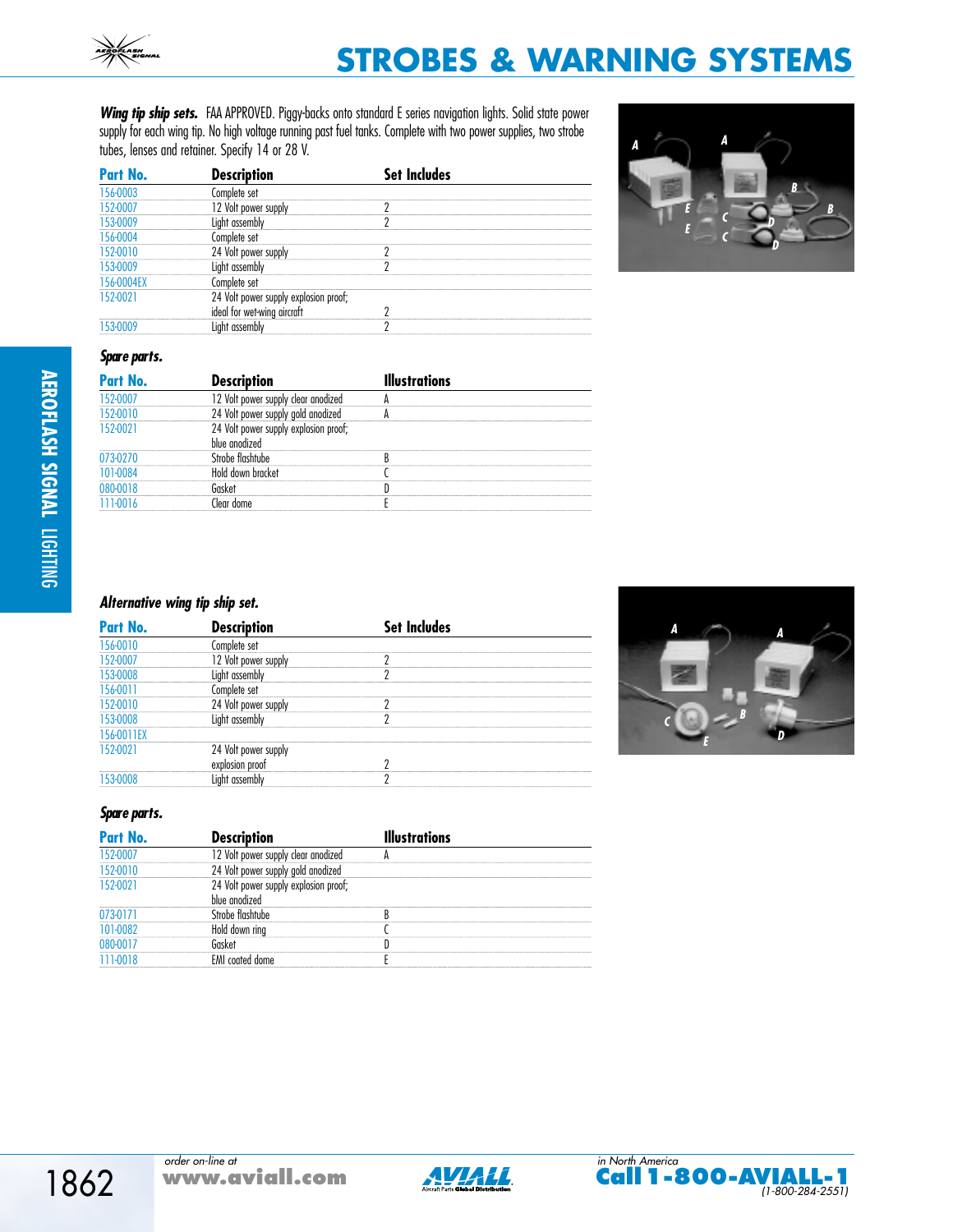# **Fuselage mount ship set.**

| Part No. | <b>Description</b>                | Set Includes |
|----------|-----------------------------------|--------------|
|          | ilete set                         |              |
|          | 12 Volt power supply              |              |
|          | assembly                          |              |
|          | hle assembli                      |              |
|          |                                   |              |
|          | 24 Volt power supply              |              |
|          |                                   |              |
|          | nhle assembly                     |              |
| 11.RF.Y  | set                               |              |
|          | Volt power supply explosion proof |              |
|          |                                   |              |
|          |                                   |              |

# **Spare parts for light assemblies.**

| Part No. | <b>Description</b>                                    | llustrations |  |
|----------|-------------------------------------------------------|--------------|--|
|          | 12 Volt power supply clear anodized                   |              |  |
|          | 24 Volt power supply gold anodized                    |              |  |
| 152-0021 | 24 Volt power supply explosion<br>proof blue anodized |              |  |
|          | Cable assembly                                        |              |  |
|          | Mounting plate assembly                               |              |  |
|          | Hold down ring                                        |              |  |
|          |                                                       |              |  |
|          | he tinshtuhe                                          |              |  |
|          | lens                                                  |              |  |
|          | lear lens                                             |              |  |
|          |                                                       |              |  |





# **Navigation-strobe combination ship set.**

| Part No.                    |  |
|-----------------------------|--|
| $(\text{red})$<br>156-0019R |  |
| 156-00196<br>(green)        |  |

# **Spare parts.**

| Par | escription) | tions |
|-----|-------------|-------|
|     |             |       |
|     |             |       |
|     |             |       |
|     |             |       |
|     |             |       |
|     |             |       |
|     |             |       |
|     |             |       |
|     |             |       |



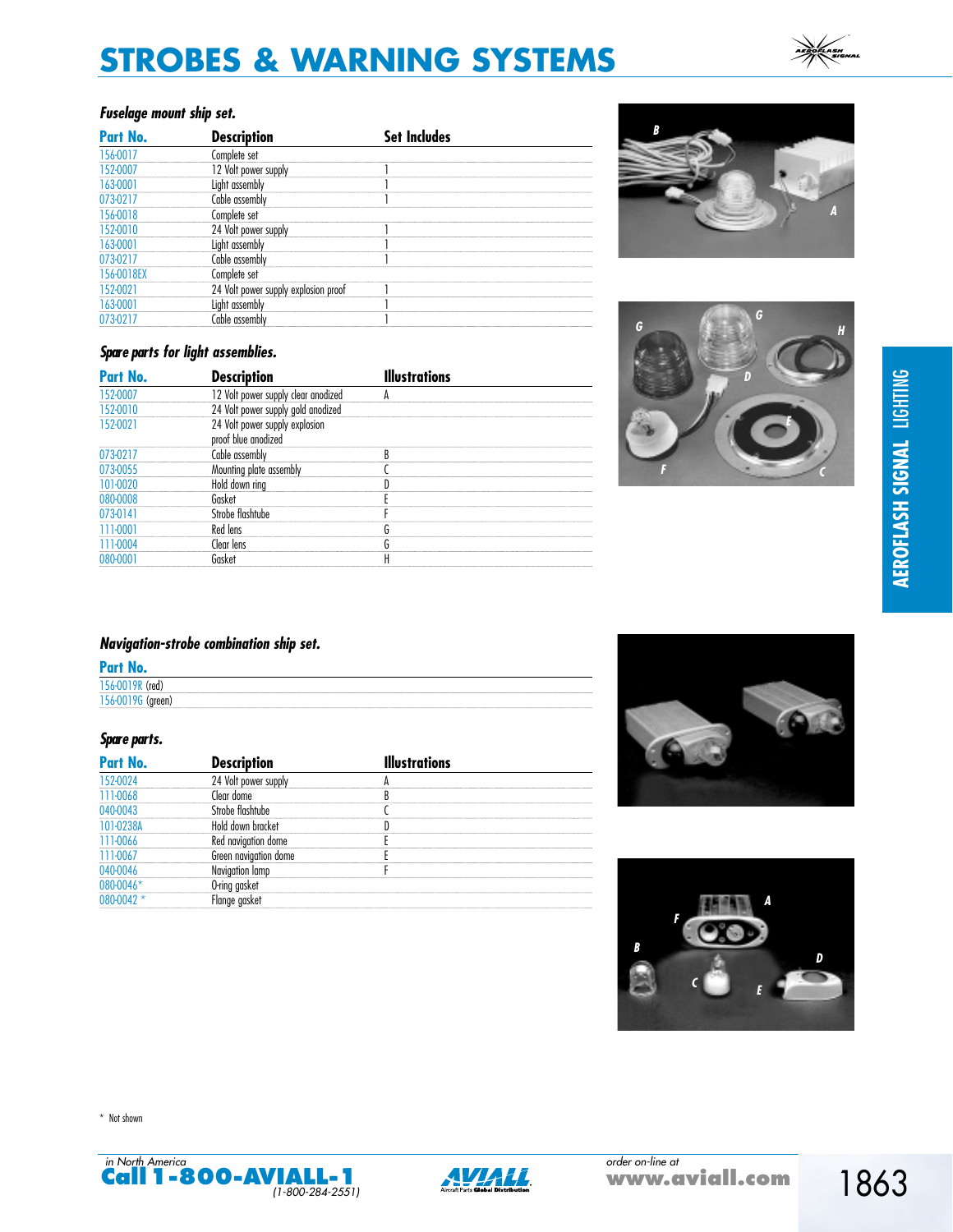# **Anti-collision lamp ship set.**

| Part No. | <b>Description</b>        | ıcludes |
|----------|---------------------------|---------|
|          | Complete set              |         |
|          |                           |         |
|          | specify red or clear lens |         |
|          | complete set              |         |
|          | Volt flasher              |         |
|          | specify red or clear lens |         |

# **Spare parts.**

| Part No. |         | tions. |
|----------|---------|--------|
|          |         |        |
|          |         |        |
|          | len     |        |
|          |         |        |
|          | Volt    |        |
|          |         |        |
|          | 1D rinc |        |
|          |         |        |
|          |         |        |

**Shock mounted light assembly.** Ideal for high vibration applications.

| Pa | <b>Description</b>                                          |
|----|-------------------------------------------------------------|
|    | ، 150-0015 tlasher.<br>(see side<br>Unerates trom<br>photo. |
|    |                                                             |

#### **Spare parts.**

| Part No. | <b>'escription</b> | <b>strations</b> |
|----------|--------------------|------------------|
|          |                    |                  |
|          |                    |                  |
|          |                    |                  |
|          |                    |                  |
|          | udove di           |                  |
|          | upove ni-          |                  |
|          |                    |                  |
|          |                    |                  |
|          |                    |                  |









Custom & OEM Applications

In addition to the standard systems shown on these pages, Aeroflash Signal designs and manufactures highly specialized flashtubes and warning lights for Government and OEM applications. Give us a call for a quotation based specifications or requirements.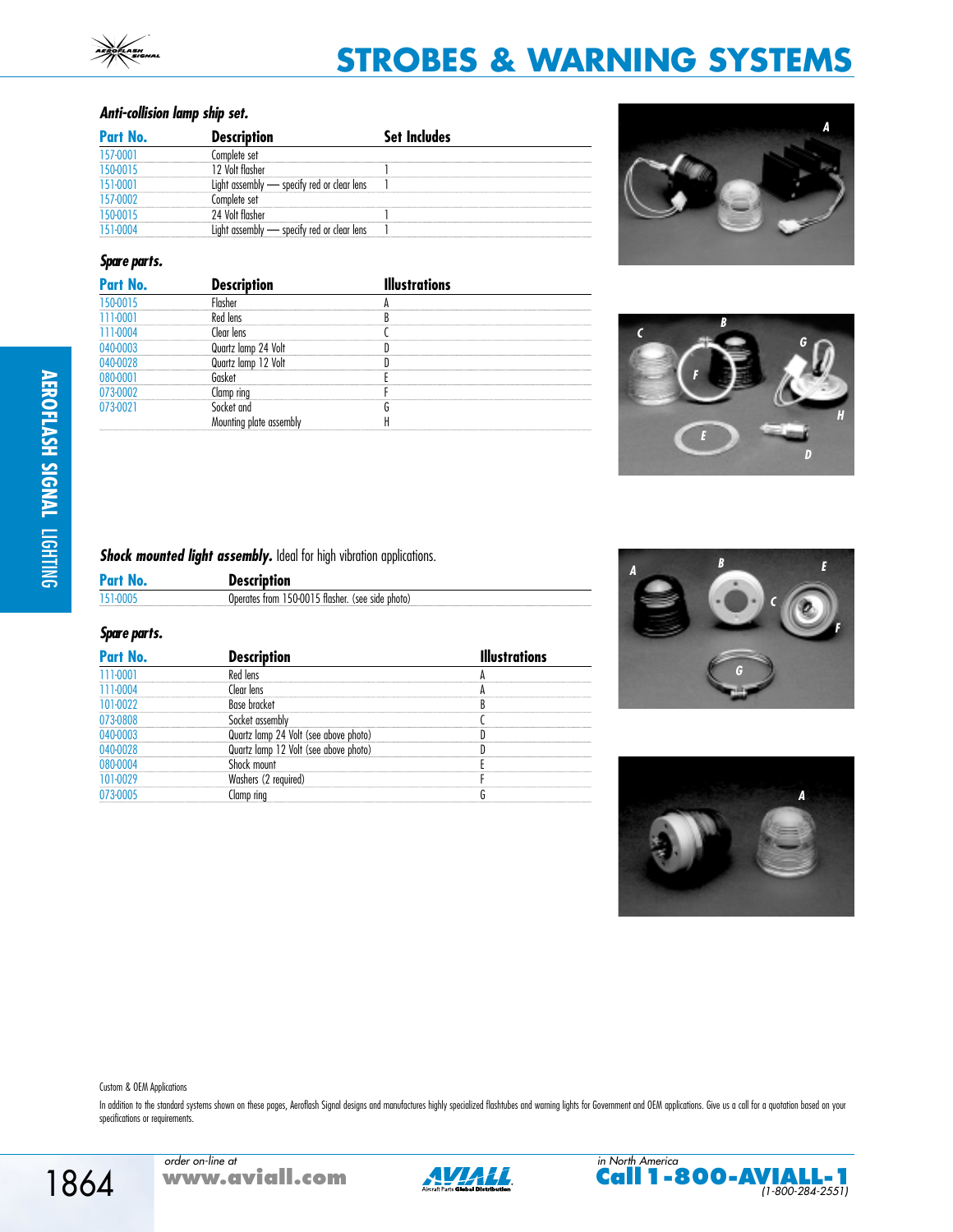# **Replacement flashers.**

| Part No. | <b>Description</b>                                                                 |
|----------|------------------------------------------------------------------------------------|
|          | 12 Volt single and/or dual flasher; replaces old style flashers in Cessna aircraft |
|          | 24 Volt single and/or dual flasher: replaces old style flashers in Cessna aircraft |
|          | 24 Volt alternating flasher replacement for helicopters                            |
|          | 24 Volt single flasher                                                             |





Aeroflash flashing lights have been used on Cessna aircraft since 1964. The strobes have been original equipment since 1977 on Cessna, Varga and Aero Commander.

# FAA — Parts Manufacturer Approval

| Original | <b>Replacement</b> |                      |                                              |                                 |
|----------|--------------------|----------------------|----------------------------------------------|---------------------------------|
| Part No. | Part No.           |                      | <b>Description</b>                           | <b>Installation Eligibility</b> |
| 40-6     | 40-0003            | G.A.A.C. part no.    | 14 Volt quartz lamp                          | AA1B, AA5A, AA5B                |
| 40-0010  |                    |                      |                                              |                                 |
| 150-0002 | 150-0002           |                      | 14 Volt single or dual flasher               | AA1B, AA5A, AA5B                |
| 151-0001 | 151-0001           |                      | 14 Volt light assembly red lens              | AA1B, AA5A, AA5B                |
| 152-0004 | 152-0007           |                      | 14 Volt power supply                         | AA1B, AA5A, AA5B                |
| 153-0008 | 153-0008           |                      | Strobe assembly                              | AA1B, AA5A, AA5B                |
| 73-0270  | 73-0270            | Varga part no.       | U-Type flash tube assembly                   | 2150A                           |
| 152-0004 | 152-0007           |                      | 14 Volt power supply                         | 2150A                           |
| 152-0008 |                    |                      |                                              |                                 |
| 150-0015 | 150-0015           | Rockwell part no.    | 14 Volt or 14 Volt single dual flasher DVA-2 | 112, 112B, 112TC, 112TCA, 114   |
| 151-0001 | 151-0001           |                      | 14 Volt light assembly red lens              | 112, 112B, 112TC, 112TCA, 114   |
| 150-0015 | 150-0015           | Great Lakes part no. | 14 Volt or 14 Volt single dual flasher DVA-2 | $2I-1A-1. -2$                   |
| 151-0001 | 151-0001           |                      | 14 Volt light assembly red lens              | $2I-1A-1-2$                     |

| <b>Original</b> | <b>Replacement</b> |              |                                              |                                                    |
|-----------------|--------------------|--------------|----------------------------------------------|----------------------------------------------------|
| Part No.        | Part No.           | Cessna       | <b>Description</b>                           | <b>Installation Eligibility</b>                    |
| 40-6            | 40-0028            | $C17312-3$   | 12 Volt quartz lamp                          | 150, 172, 177, 177RG, 180,                         |
| 40-0010         |                    |              |                                              | 182, 185, 188, 206, 207                            |
| $40 - 14$       | 40-0003            | $(17312-1)$  | 14 Volt quartz lamp                          | 210, 337, 28 Volt version of                       |
| 40-0027         |                    |              |                                              | 185, 188, 206, 207                                 |
| 73-0165         | 73-0270            | C622006-0108 | U-Type flash tube assembly                   | 150, 172, 177, 177RG, 180,                         |
| 73-0167         |                    |              |                                              | 182, 188, 206, 207, 210                            |
| 111-0016        | 111-0016           | C622006-0103 | Wing tip clear dome                          | 150, 172, 177, 177RG, 180, 182, 185, 188,          |
|                 |                    |              |                                              | 206, 207, 210                                      |
| 150-0001        | 150-0001           | C594501-0203 | 14 Volt single or dual flasher A1E           | 150, 172, 177, 177RG, 180, 182, 185, 188,          |
|                 |                    |              |                                              | 206, 207, 210                                      |
| 150-0008        | 150-0008           | C594501-0204 | 28 Volt single or dual flasher A2E           | 337                                                |
| 150-0010        | 150-0011           | C594502-0102 | 14 Volt or 14 Volt single/dual flasher DVA-2 | 150, 172, 177, 177RG, 180, 185, 188, 296, 207, 210 |
| 151-0002        | 151-0002           | C621001-0106 | 14 Volt lamp assembly red lens X1E-6         | 150, 172, 177, 177RG, 180, 182, 185, 188, 206, 207 |
| 151-0006        | 151-0006           | C621001-0102 | 14 Volt lamp assembly red lens X2E.          | 210, 337, 28 Volt version of 206, 207, 185, 188    |
| 152-0004        | 152-0007           | C622008-0101 | 14 Volt power supply                         | 150, 172, 177, 177RG, 180, 182, 185, 188,          |
|                 |                    |              |                                              | 206, 207, R172, 210                                |
| 152-0006        | 152-0009           | C622008-0102 | 14 Volt power supply                         | 210, 28 Volt version of 185, 188, 206, 207 R182,   |
|                 |                    |              |                                              | 150, 172, 177, 177RG, 180, R172                    |
| 153-0006        | 153-0009           | C622006-0107 | Wing tip strobe assembly                     | 150, 172, 177, 177RG, 180, 182, 185, 206, 207, 210 |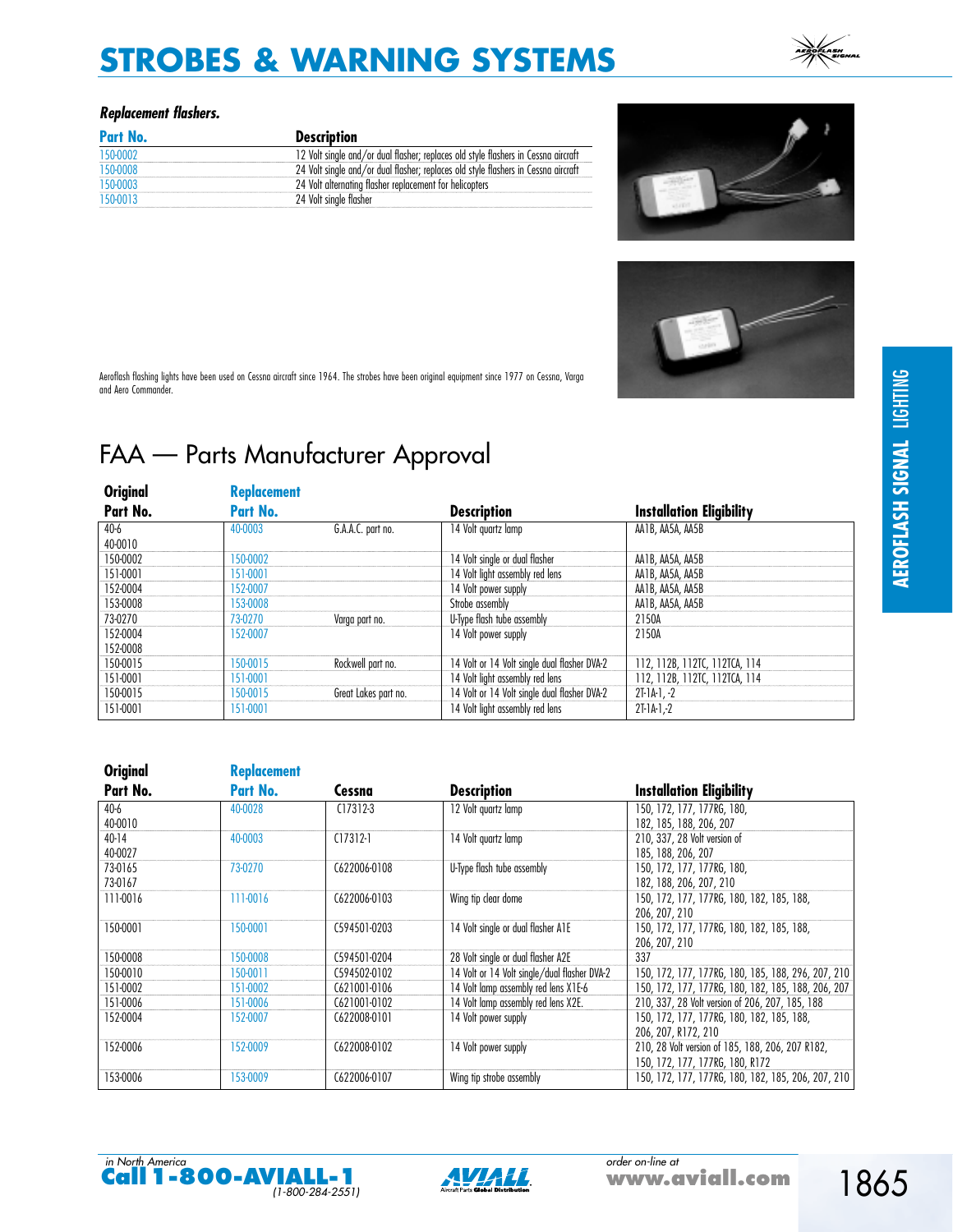Non-PMA remote nav/strobe/position light assembly. For ultra-lights, home-builts, experimental aircraft.

#### **Wiring (refer to diagram)**

- Red wire 1 (nav lamp) Connect to positive input
- Red wire 2 (position lamp) Connect to switch
- Black wire connect to ground. (Nav and strobe lamps are internally grounded to the case)
- Connector Operates the strobe lamp. This plugs in directly to the power supply (Model 152-0007,152-0011, 152-0010)





| Part N                              | Description         | Includes |  |
|-------------------------------------|---------------------|----------|--|
| 156-0049                            | omplete kit.        |          |  |
| 073-0540R                           | lens                |          |  |
| 073-0540                            | areen lens assembly |          |  |
|                                     |                     |          |  |
| ----------------------------------- |                     |          |  |
|                                     |                     |          |  |
|                                     |                     |          |  |

\* 2 power supplies, please specify type

#### **Spare parts.**

| Part No.  | <b>Description</b>         |  |
|-----------|----------------------------|--|
| 111-0016  | Wingtip strobe lens        |  |
| 080-0018  | <b>EMI</b> shielded gasket |  |
| 080-0052  | Cushion wedge              |  |
| 080-0020  | Insulating gasket          |  |
| 111-0015  | Lens for position lamp     |  |
| 040-0002  | 12V position lamp          |  |
| 040-0001  | 28V position lamp          |  |
| 047-0001  | Male 3-pin connector       |  |
| 101-0237A | Mounting flange            |  |
| 080-0037  | Grommet                    |  |
| 073-0270  | Wingtip flashtube          |  |
| 040-0048  | 12V nav lamp               |  |
| 040-0046  | 28V nav lamp               |  |
| 080-0007  | $"0"$ ring                 |  |
| 111-0066  | Red nav lens               |  |
| 111-0067  | Green nav lens             |  |
| 101-0095  | Hold down bracket          |  |
| 110-0198  | Screw (2)                  |  |

Custom cable assemblies are available



**Wiring**

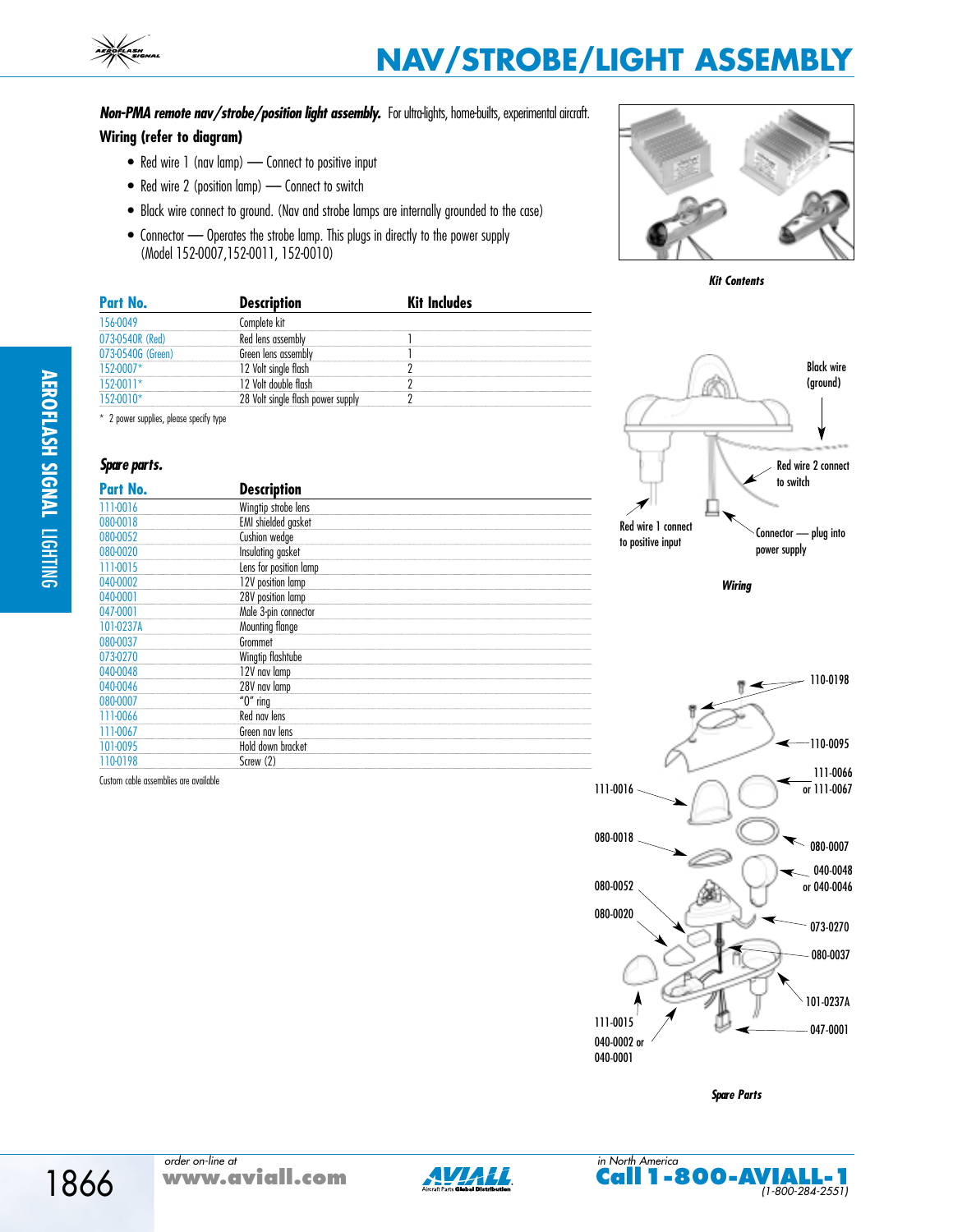# Non-PMA remote nav/strobe/position light assembly. For ultra-lights, home-builts, experimental aircraft.

#### **2-Step wiring (refer to diagram)**

- Red wire (nav lamp) The red wire connects directly to input. (Lamp is internally grounded to the case)
- Connector Operates the strobe lamp. This plugs in directly to the power supply. (Model 152-0007, 152-0011, or 152-0010)

| Part No. | <b>Description</b>         | Kit Includes |  |
|----------|----------------------------|--------------|--|
|          | hlete                      |              |  |
|          | <sup>1</sup> lens assembly |              |  |
|          | areen lens assembly        |              |  |
|          |                            |              |  |
|          |                            |              |  |
|          |                            |              |  |

\* 2 power supplies, please specify type

#### **Spare Parts.**

| Part No.                               | <b>Description</b>   |  |
|----------------------------------------|----------------------|--|
| 111-0016<br>-------------------------- | Wingtip strobe lens  |  |
| 080-0018                               | EMI shielded gasket  |  |
| 073-0270                               | Wingtip flashtube    |  |
| 101-0229A                              | Mounting flange      |  |
| 047-0001                               | Male 3-pin connector |  |
| 080-0037                               | Grommet              |  |
| 040-0048                               | 12V Nav lamp         |  |
| 040-0046                               | 28V Nav lamp         |  |
| 080-0007                               | $"0"$ ring           |  |
| 111-0066                               | Red Nav lens         |  |
| 111-0067                               | Green Nav lens       |  |
| 01-0084                                | Hold down bracket    |  |
| 110-0198                               | Screw (1)            |  |
| 047-0008*                              | 1-pin connector      |  |
| $(147 - 0009)$                         | -pin connector       |  |

\* Not Shown



**Kit Contents**







**Spare Parts**